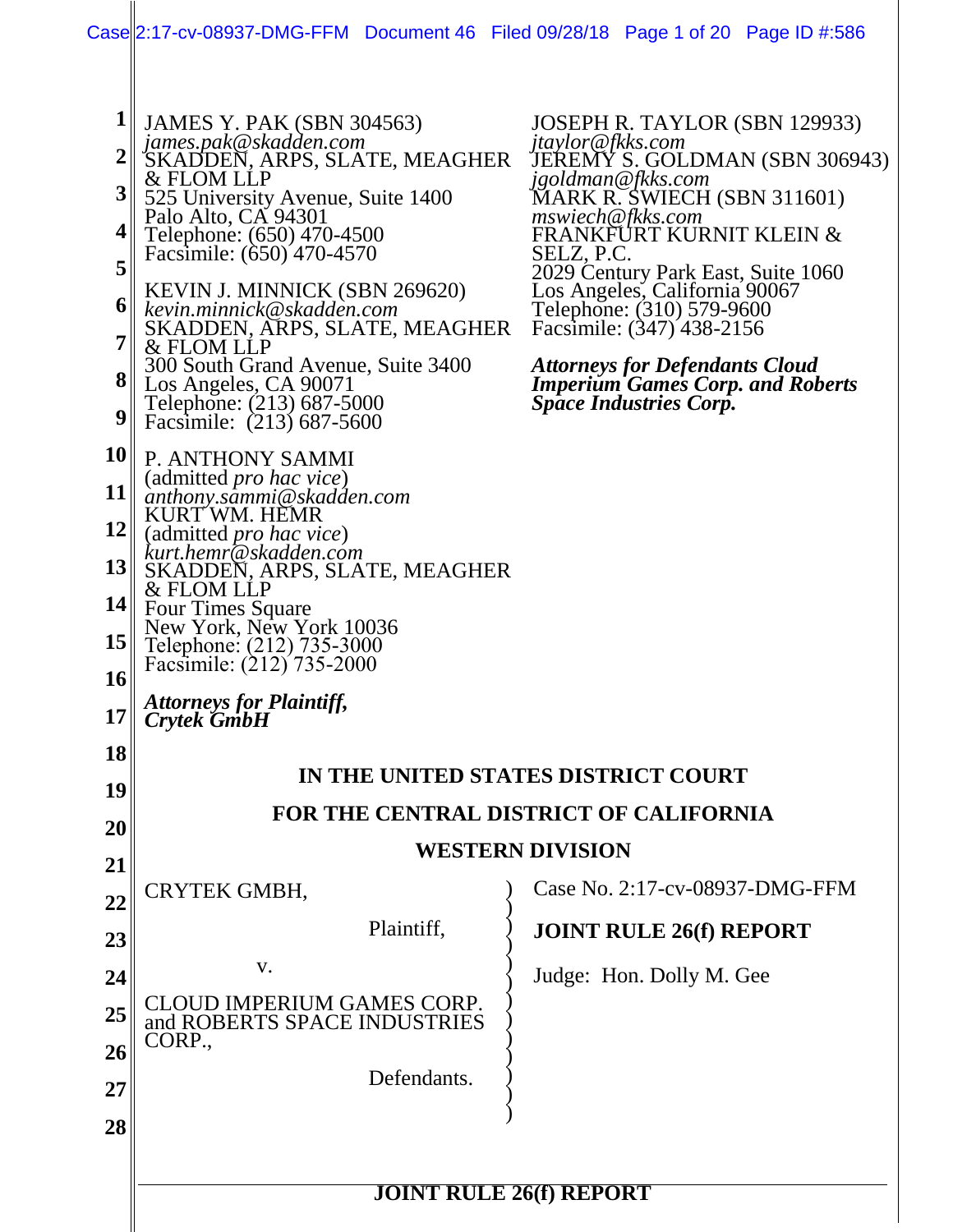**1** the Court's Order of September 6, 2018 (ECF No. 43), Plaintiff Crytek GmbH ("Crytek") and Defendants Cloud Imperium Games Corporation ("CIG") and Roberts Space Industries Corporation ("RSI") (together, "Defendants"), by and through their undersigned counsel, having conducted a conference in accordance with Rule 26(f) on February 13, 2018, hereby submit the following Joint Report: Pursuant to Federal Rule of Civil Procedure Rule 26(f), Local Rule 26-1, and

 $7$ <sup> $\parallel$ </sup>**I**. **I. STATEMENT OF THE CASE**

### **8**

#### **A. Crytek's Position**

**9** 10 technology provider. The instant suit against Defendants CIG and RSI stems from 11 Defendants' breach of contract and copyright infringement in connection with their **12** use of Crytek technology, including CryEngine, a cutting-edge, powerful, and **13** feature-filled video game development platform and computer program. Plaintiff Crytek is an industry-leading video game developer, publisher, and

**14 15** specific breaches of contract and acts of copyright infringement by Defendants in the **16 17** Crytek commenced this action on December 12, 2017. Crytek identifies the Second Amended Complaint ("SAC", ECF No. 39). (*E.g.*, SAC ¶¶ 13-52.) It seeks money damages in excess of \$75,000 and equitable relief.

**18 19** connected with Defendants. As discovery progresses and Crytek's investigation **20** Defendants have not made readily known all related persons and entities continues, Crytek may add additional defendants or amend its pleadings.

**21**

#### **B. Defendants' Position**

**22 23 24 25 26 27** Defendant CIG is developing a video game called *Star Citizen* and a related game called *Squadron 42*. CIG and Crytek entered into a Game License Agreement ("GLA") granting CIG the exclusive right to use Crytek's game engine, called "CryEngine," for exactly these purposes. CIG has fully performed under the GLA. Defendants deny that they breached any part of the GLA or infringed Crytek's copyright in CryEngine. At the conclusion of this action, Defendants intend to seek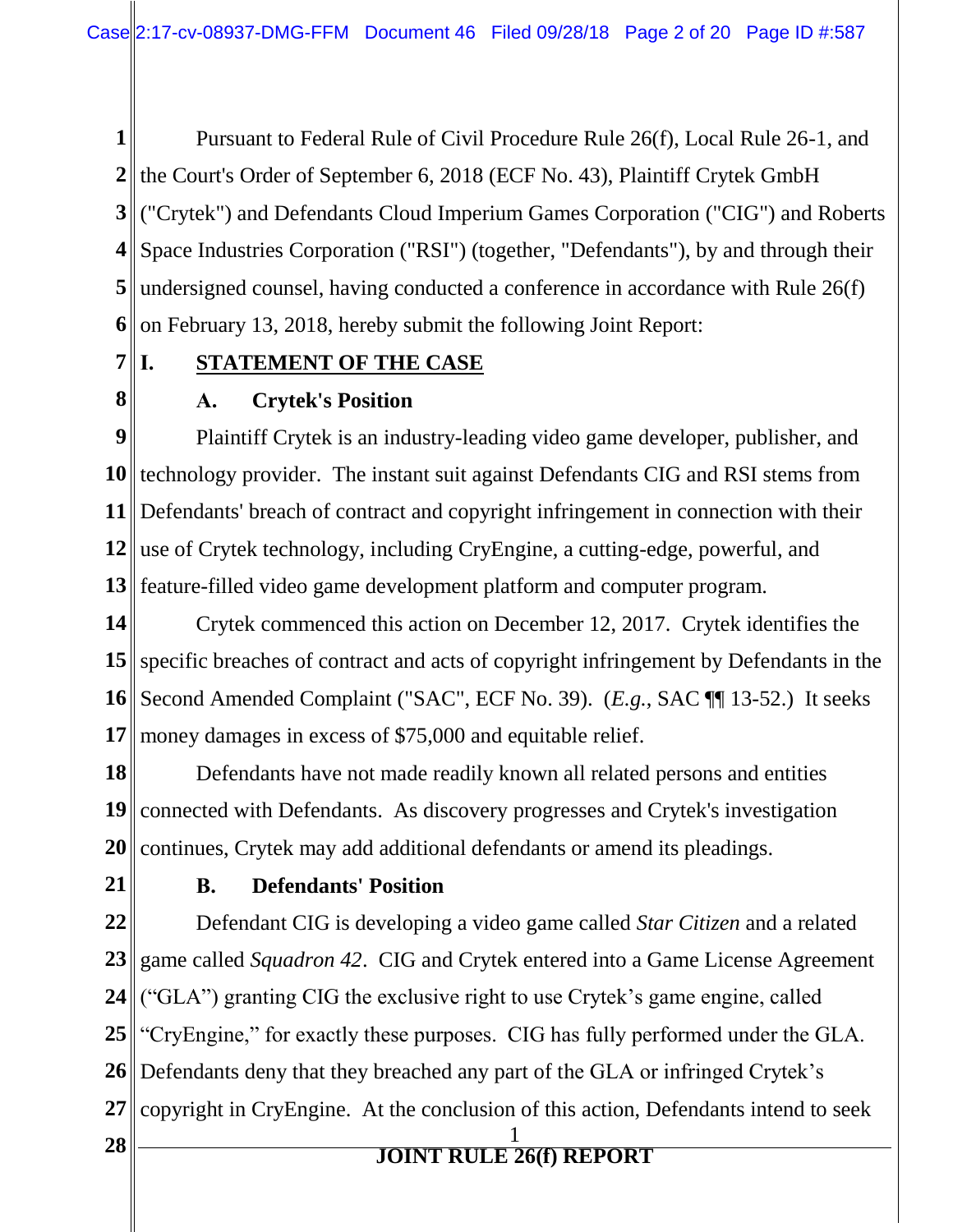**1** recovery of their attorney's fees and costs pursuant to the GLA and the Copyright  $2$  | Act.

#### $3$  $\Pi$ . **II. SUBJECT MATTER JURISDICTION**

**4** have exclusive jurisdiction in copyright cases, and because those claims are federal questions. This Court also has diversity jurisdiction over this action under 28 U.S.C. § 1332 because Defendants are citizens of California, Plaintiff is a citizen of a foreign state, and the amount in controversy substantially exceeds \$75,000. This action arises under 28 U.S.C. §§ 1331 and 1338(a) because federal courts

#### **9 III. LEGAL ISSUES**

**10**

### **A. Crytek's Position**

**11 12** Game License Agreement; (ii) whether Defendants infringed upon Crytek's 13 copyrighted work; and (iii) the amount of damages to which Crytek may be entitled. The primary issues in this case are (i) whether the Defendants breached the

**14**

#### **B. Defendants' Position**

**15** 16 that Crytek is entitled to any damages. An additional issue is the amount of 17 attorney's fees and costs to which Defendants may be entitled as the prevailing party **18** in this lawsuit. Defendants agree that these are primary issues in this case but Defendants deny

**ISCHEDULING MATTERS AND DISCOVERY PLAN** 

 $19$  IV. **20**

### **A. Initial Disclosures**

**21** 22<sup>|</sup>| initial disclosures on Defendants on January 19, 2018. Defendants served initial **23 24** Cognizant of Section 3(b) of the Court's Initial Standing Order, Crytek served disclosures on February 27, 2018. The parties do not propose any changes to the form or requirement for disclosures under Federal Rule of Civil Procedure 26(a).

**25**

#### **B. Discovery Subject, Timing, and Phasing**

**26 27** The parties expect to conduct discovery requiring the production of documents, electronic materials, and things, interrogatories, requests for admission, and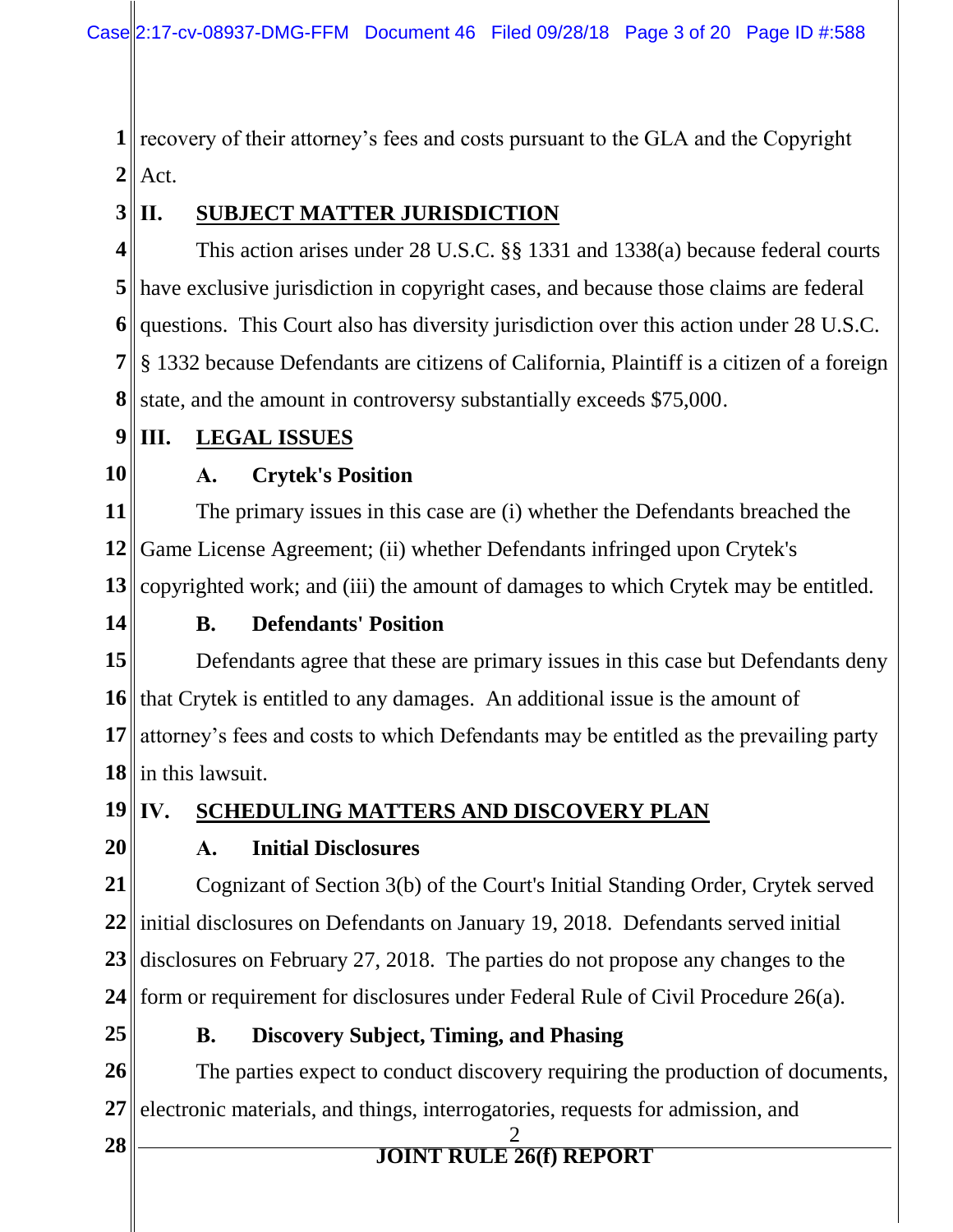**1** deposition testimony. Plaintiff does not believe that discovery needs to be phased. **2** Defendants seek bifurcation of discovery as set forth in Section I.2, below.

**3 4** its First Set of Requests for Production of Documents and Inspection of Documents **5** and Things ("First RFPs") and First Set of Interrogatories ("First Interrogatories") on **6** Defendants on January 19, 2018. Defendants objected to the First Interrogatories as **7** premature under Rule  $26(d)(1)$ . Crytek re-served the First Interrogatories by hand on **8** Defendants on February 13, 2018. In accordance with Magistrate Judge Mumm's **9** order dated April 17, 2018 (ECF No. 34), Defendants intend to serve their first set of **10** Cognizant of Section 3(b) of the Court's Initial Standing Order, Crytek served discovery requests following the Court's issuance of a Scheduling Order.

**11 12** discoverable information. Counsel for each party has instructed their respective clients to preserve

**13**

#### **1. Crytek's Position**

**14 15** At this time, Crytek contends that discovery will be needed on at least the following subjects:

**16 17 18 19 20 21 22 23 24 25 26 27 <sup>28</sup>**<sup>3</sup> **JOINT RULE 26(f) REPORT** • Defendants' products, including Star Citizen and Squadron 42; • marketing and promotion of Defendants' products; • revenue, profits, and crowdfunding obtained by Defendants; • Defendants' use of Crytek property, including CryEngine; • contracts and communications between the Defendants: • ownership, management, and structure of Defendants; • Defendants' communications with its customers: • operative contracts between Crytek and Defendants; and • technology transferred from Crytek to Defendants. Crytek disputes Defendants' characterization (*infra*) of Crytek's discovery requests as overbroad and unduly burdensome. In particular, Crytek notes that Defendants' crowdfunding is relevant to demonstrate the benefits that Crytek's artistic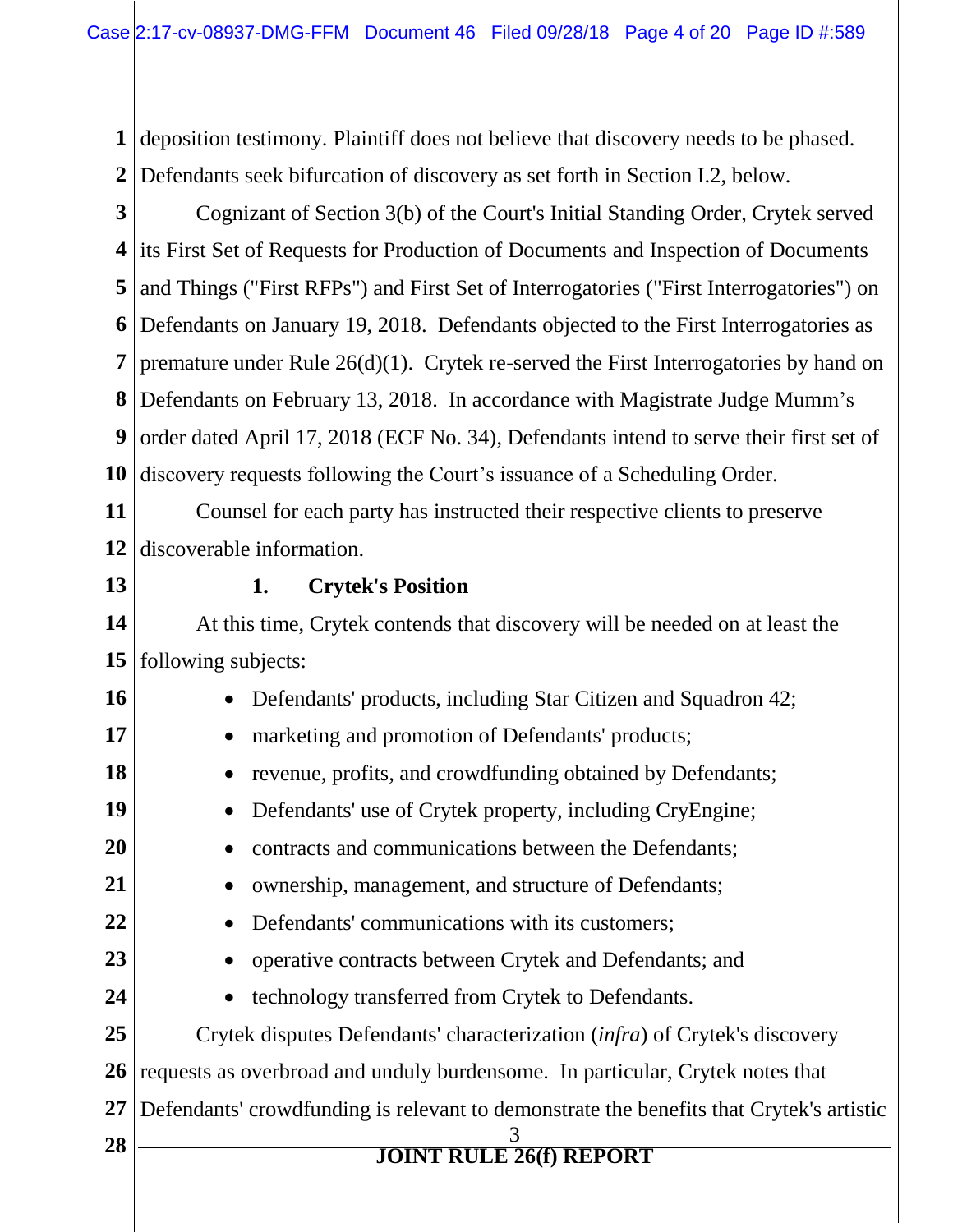and technological assistance conferred on Defendants. Discovery concerning Defendants' byzantine corporate family structure is necessary to ensure that all necessary entities are joined in this action. However, to the extent that Defendants have genuine disputes over particular requests, Defendants should meet and confer with Crytek in the usual fashion and otherwise comply with Local Rules 7-3, 37-1, and 37-2 before seeking the Court's assistance in resolving those particularized **7**  particular requests are justified or whether Defendants should be directed to comply **9** disputes. The Court may then assess whether Defendants' concerns with those with those discovery requests.

**10 11** Defendants' proposed discovery topics, as set forth *infra*, are appropriate, once **12** Defendants serve discovery requests, Crytek will respond and/or object in the usual **13** fashion and expects that the parties will confer regarding any disputes before seeking 14 the Court's assistance, in accordance with the Rules. Consistent with that approach, while Crytek would dispute whether certain of

**15**

#### **2. Defendants' Position**

**16 17** 18 overbroad and unduly burdensome, a belief confirmed by Magistrate Judge Mumm 19 when the parties appeared before him on Defendants' motion for a protective order. **20** *See* Apr. 17, 2018 Hr'g (ECF No. 37) ("The Court notes that the promulgated 21 discovery is extremely broad, including such things as all source code for anything 22 ever made or sold by defendants, all documents concerning any representation made 23 by defendants to any party regarding intellectual property in any product ever made 24 or sold, funds, contributions, or support provided to defendants by any person or **25 26 27 <sup>28</sup>**<sup>4</sup> **JOINT RULE 26(f) REPORT** Defendants strongly contest the relevance of many of the above topics and believe that the written discovery requests Crytek served to date are exceedingly entity, et cetera[.]"). Among other things, Crytek has provided no legal authority or good faith explanation establishing that "crowdfunding" or the "ownership, management and structure of Defendants" is relevant to any claim or defense in this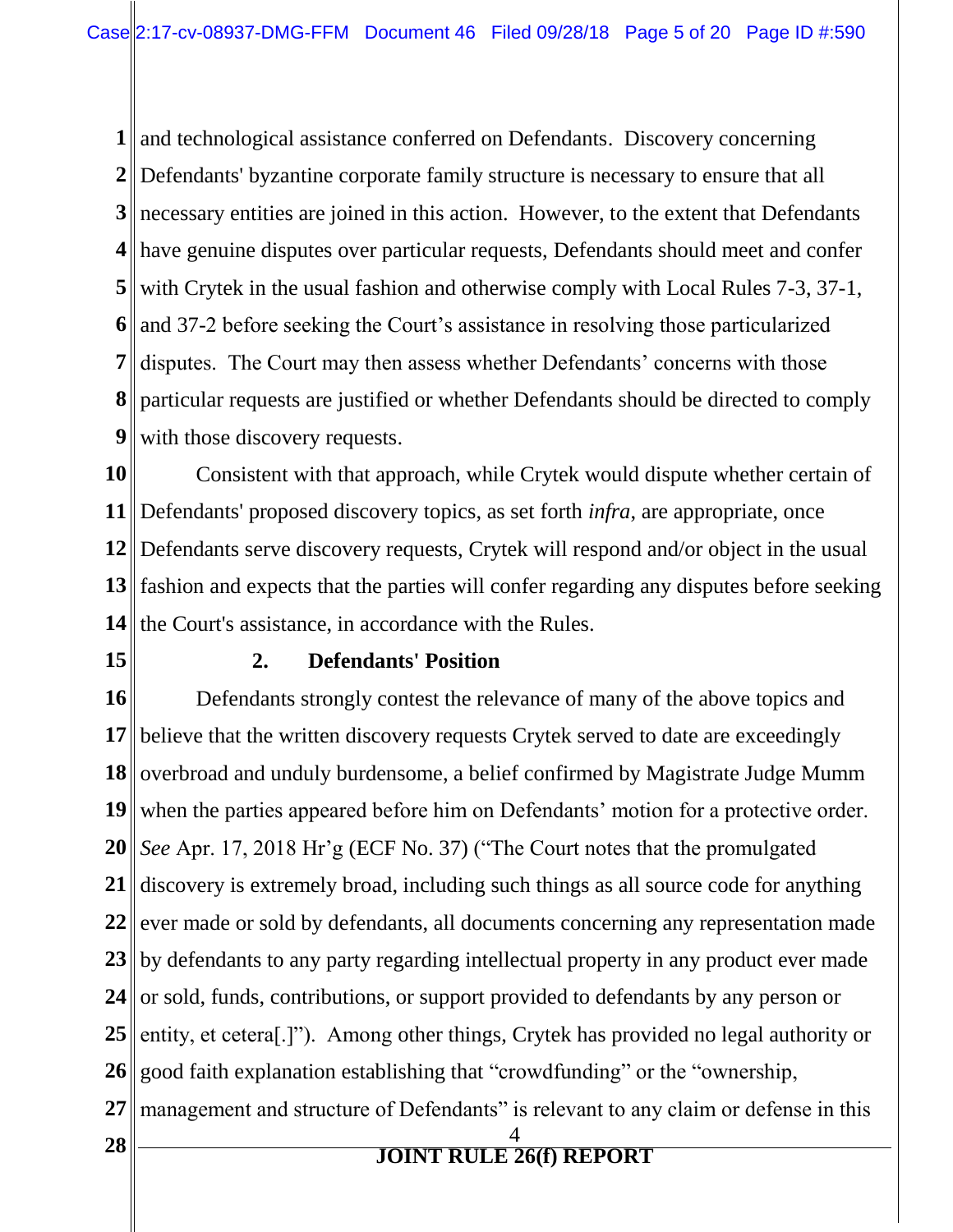**1** | matter. Their inclusion of these and other irrelevant topics serves only to underscore **2** Crytek's ulterior motives in this lawsuit and support Defendants' request to bifurcate **3** this case into separate phases for liability and damages.

**4 5** that discovery is needed on at least the following topics: At this time, based on the current state of the pleadings, Defendants contend

| 6  | Drafting and negotiation of the GLA;                                                |  |  |
|----|-------------------------------------------------------------------------------------|--|--|
| 7  | Crytek's licensing history of CryEngine;<br>$\bullet$                               |  |  |
| 8  | Crytek's agreement with Amazon regarding CryEngine;<br>$\bullet$                    |  |  |
| 9  | Defendants' alleged marketing, sale, and use of CryEngine to develop<br>$\bullet$   |  |  |
| 10 | Squadron 42 as a standalone game;                                                   |  |  |
| 11 | Defendants' tender and delivery of "bug fixes and optimizations" to<br>$\bullet$    |  |  |
| 12 | Crytek;                                                                             |  |  |
| 13 | Crytek's use of "bug fixes and optimizations" from Defendants or other<br>$\bullet$ |  |  |
| 14 | licensees;                                                                          |  |  |
| 15 | Defendants' alleged disclosure of CryEngine source code to third<br>$\bullet$       |  |  |
| 16 | parties;                                                                            |  |  |
| 17 | Crytek's public disclosure of CryEngine source code;<br>$\bullet$                   |  |  |
| 18 | Crytek's alleged damages resulting from Defendants' alleged breaches<br>$\bullet$   |  |  |
| 19 | and alleged infringement.                                                           |  |  |
| 20 | $\mathbf{C}$ .<br><b>Summary of Schedule</b>                                        |  |  |
| 21 | The parties' respective proposals for a schedule of pretrial and trial dates, as    |  |  |
| 22 | well as the proposed timing of discovery, are addressed in Exhibit A.               |  |  |
| 23 |                                                                                     |  |  |
| 24 |                                                                                     |  |  |
| 25 |                                                                                     |  |  |
| 26 |                                                                                     |  |  |
| 27 |                                                                                     |  |  |
| 28 | 5<br><b>JOINT RULE 26(f) REPORT</b>                                                 |  |  |
|    |                                                                                     |  |  |
|    |                                                                                     |  |  |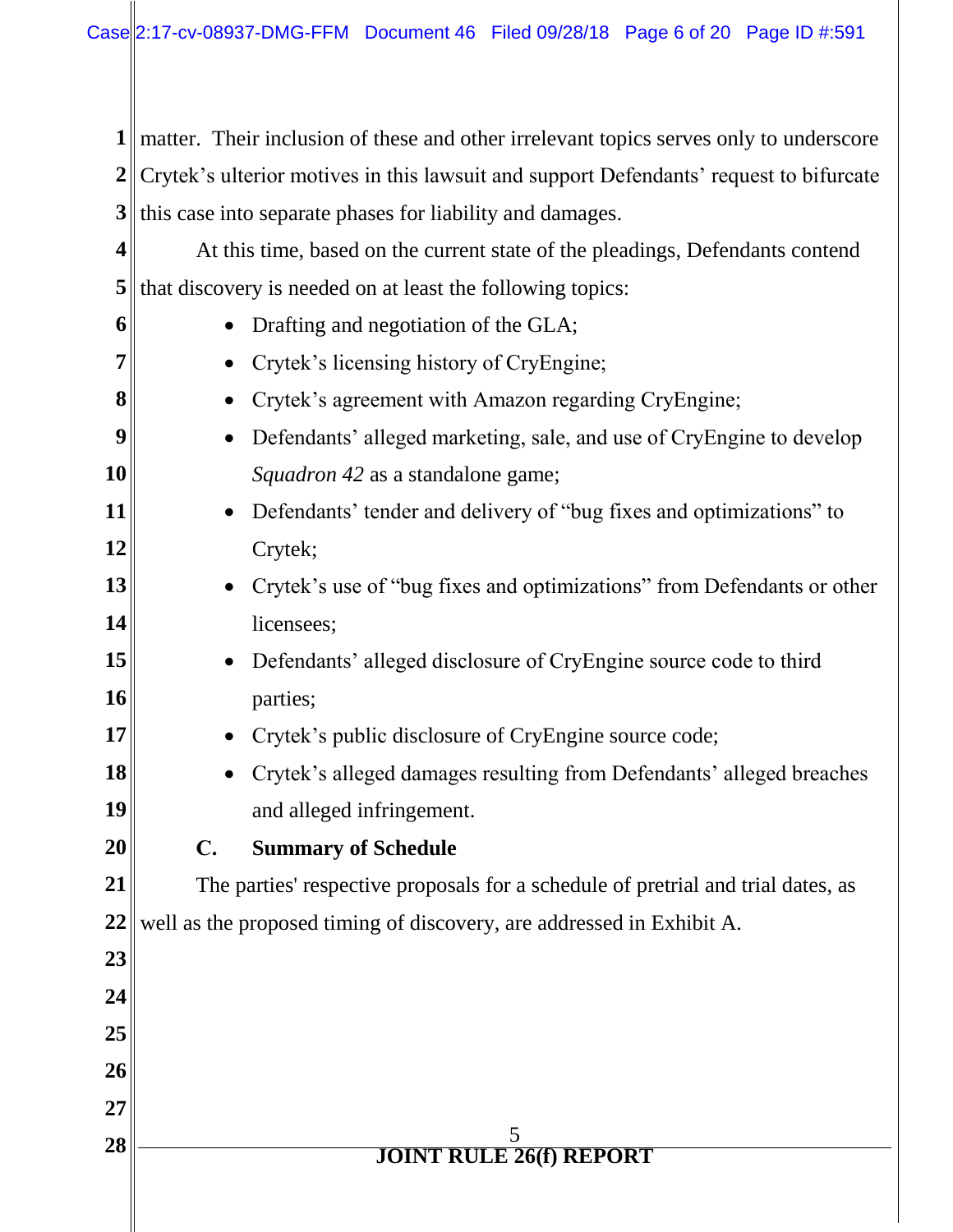#### **1 V. ADDITIONAL ISSUES DISCUSSED PURSUANT TO RULE 26(F) AND LOCAL RULE 26-1**

**2 3**

**4**

**5**

**7** 

**8**

**9**

### **A. Electronically Stored Information**

**6** The parties represent that they have complied with their preservation obligations relating to electronically stored information ("ESI"), pursuant to Federal Rule of Civil Procedure 34.

The parties agree that ESI shall be produced pursuant to the Document Production Format Agreement in Exhibit B. To the extent not addressed in Exhibit B, the parties intend to meet and confer in good faith on production protocols and other technical details as necessary before involving the Court.

**10**

#### **B. Privilege or Confidentiality**

**11 12 13 14 15 16** In accordance with the Federal Rules of Civil Procedure, the parties have agreed that information withheld for privilege or as attorney work product will be listed on a privilege log, with the exception that privileged or attorney work product information involving litigation counsel on or after the date the above-entitled action was filed does not need to be logged.

**17 18 19 20** The parties are working on a draft form of protective order so that the parties can jointly seek an order limiting disclosure of sensitive materials, such as the parties' confidential trade secrets, to anyone but outside litigation counsel. The parties intend to submit a joint stipulated protective order for the Court's approval.

**21 22 23 24** The parties have agreed that consistent with Rule 26(b)(4) of the Federal Rules of Civil Procedure, attorney communications with experts, both testifying and nontestifying, and drafts of expert reports are not discoverable unless the expert relies on such communications pursuant to Rule  $26(b)(4)(C)(ii)$  and (iii).

**25**

#### **C. Changes In Limitations On Discovery**

**26 27** At this stage of the litigation, the parties do not see a need to modify the limitations on discovery set forth in the Federal Rules of Civil Procedure, but reserve

- **<sup>28</sup>**<sup>6</sup> **JOINT RULE 26(f) REPORT**
-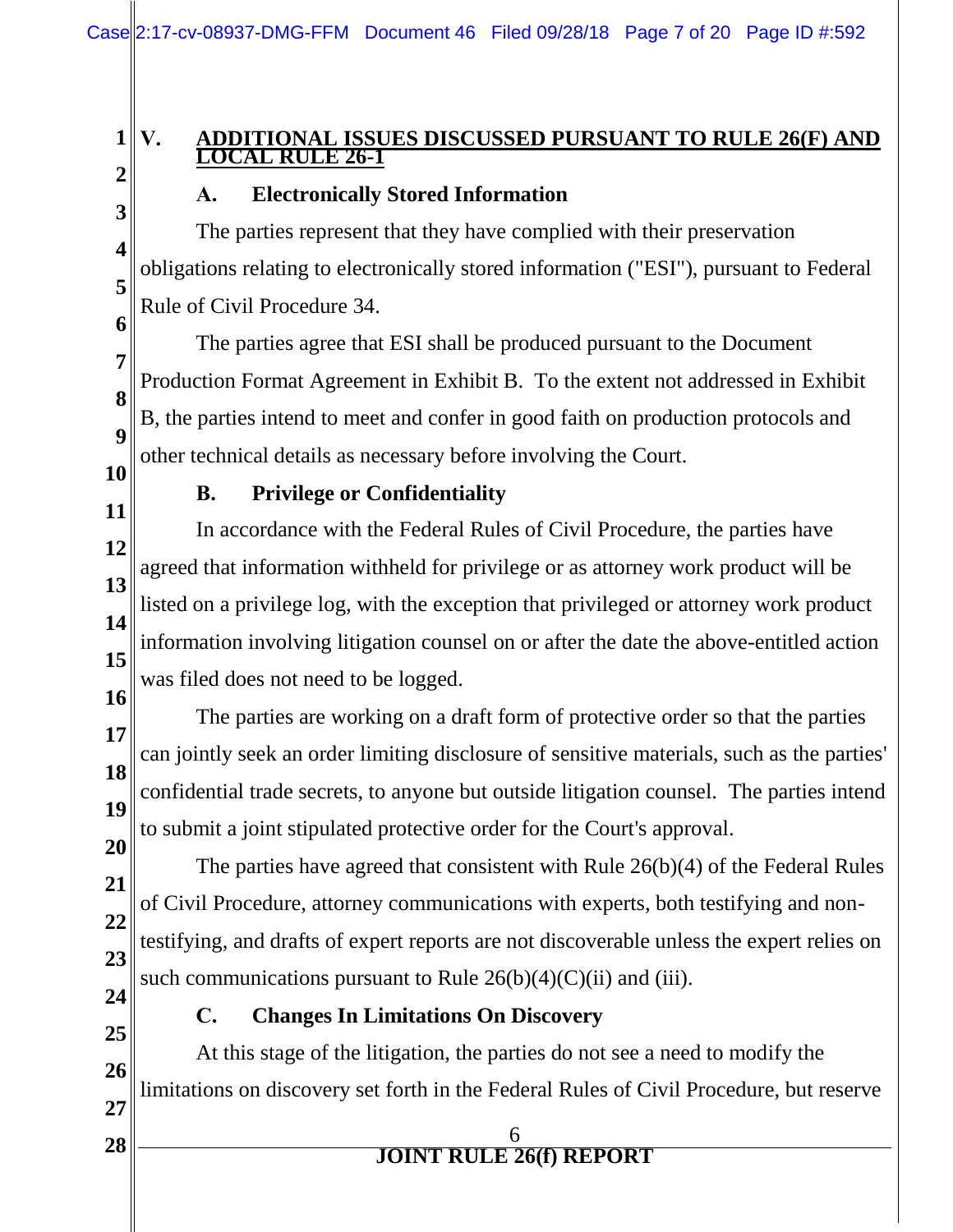**1** the right to request such modification should the need arise. Specifically, each party 2<sup> $\parallel$ </sup> reserves the right to move to increase the amount, scope and timing of any discovery.

**3**

#### **D. Orders Under Rules 16(b), 16(c), or 26(c)**

**4 5** under Rules 16(b) or (c), or 26(c). The parties are not currently seeking any additional orders from the Court

**6 7** 

### **E. Settlement/ADR**

#### **1. Crytek's Position**

**8** resolution of this case. With respect to the ADR options available, Crytek elects mediation with a neutral from the Court Mediation Panel. Crytek proposes that the mediation occur at an early convenient time but in any event before the conclusion of fact discovery. With regard to Defendants' proposal to appear before Magistrate Judge Mumm for a settlement conference: Crytek prefers to engage in mediation with a neutral prior to any settlement conference before Magistrate Judge Mumm. The parties have had preliminary discussions concerning settlement or

**15**

#### **2. Defendants' Position**

**16** 17 this action in July 2018 but did not reach an agreement regarding their outstanding 18 issues. With respect to the ADR options available, Defendants believe that appearing **19** before Magistrate Judge Mumm for a settlement conference would be a constructive **20** approach. Defendants believe that Magistrate Judge Mumm is particularly well 21 suited to assist the parties with their settlement discussions given his extensive **22 23** private litigation practice. The parties had preliminary discussions concerning settlement or resolution of experience with intellectual property, media, and entertainment litigation in his prior

**24**

#### **F. Complex Cases**

**25** 26 procedures in the Manual for Complex Litigation. Should the need arise, the parties While it is early in the litigation, the parties do not foresee the need to use

**27**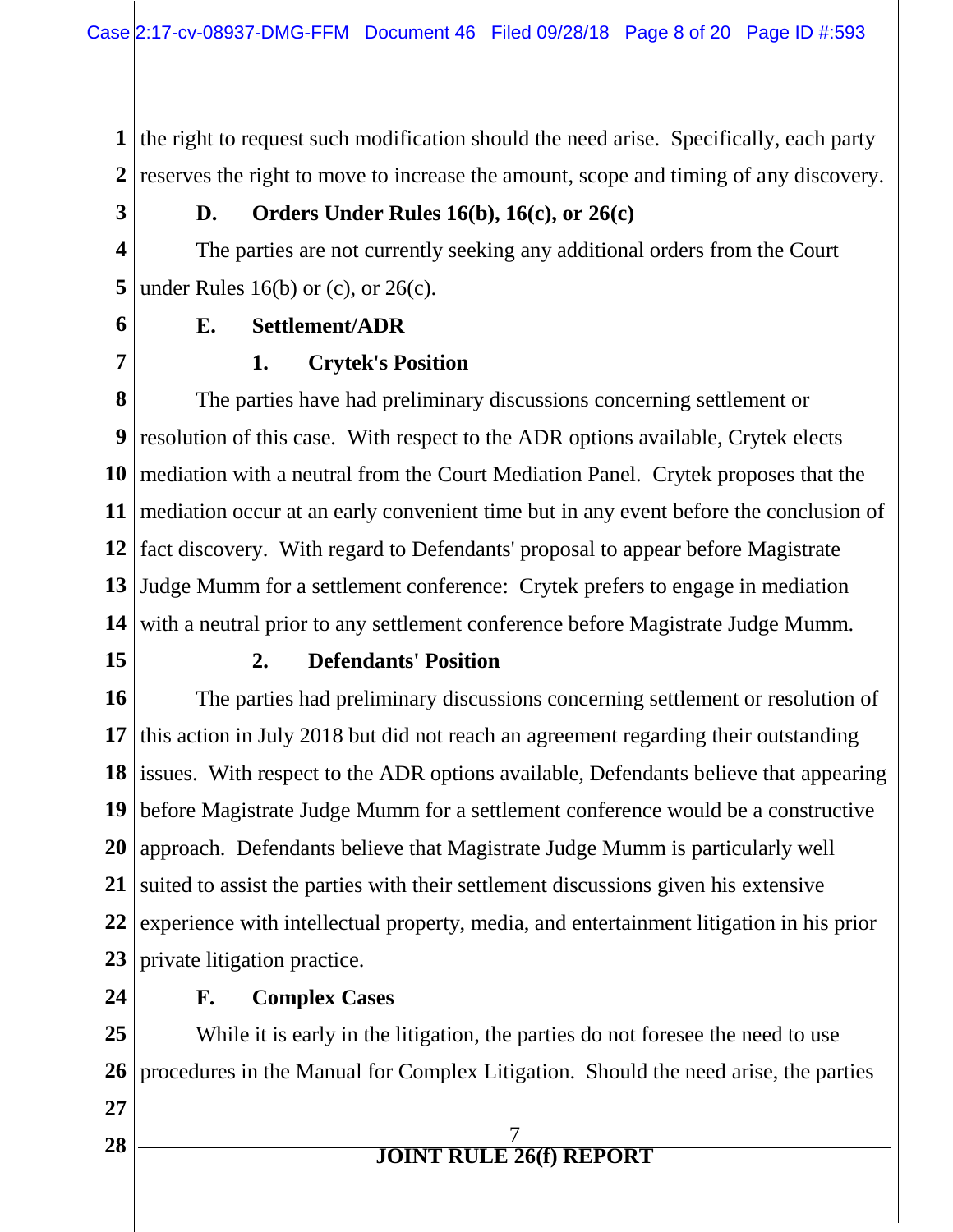**1** agree to meet and confer as necessary to discuss whether complex issues, difficult **2** legal questions or unusual proof problems require use of the manual.

**3**

#### **G. Issues to be Determined by Motion**

**4** filed on September 6, 2018. (ECF No. 42.) Crytek's Opposition to that motion was filed on September 21, 2018 (ECF No. 45), and Defendants' Reply is scheduled to be filed on September 28, 2018. A hearing on the motion is set for October 12, 2018. No other motions are currently on the calendar. Defendants' Motion to Dismiss The Second Amended Complaint In Part was

**9** 10 discovery disputes should the parties be unable to resolve them informally. Should **11** that need arise, the parties will comply with Section  $3(a)$  of the Initial Standing **12** Order. The parties anticipate that they may need to seek the Court's assistance in

**13 14** judgment at the earliest possible time. Defendants intend to bring a motion for summary judgment or partial summary

**15**

#### **H. Trial Estimate**

**16 17** Crytek has demanded a jury trial. The parties estimate that the trial will last approximately five to ten (5-10) court days.

**18 19**

### **I. Severance, Bifurcation or Other Ordering of Proof 1. Crytek's Position**

**20** 21 ordering of proof. Crytek expressly reserves its right to request severance, **22** At this time, Crytek does not intend to request severance, bifurcation or other bifurcation, or other ordering of proof as information is uncovered during discovery.

**23** 24 || phases. Crytek's initial discovery requests have already been pending for more than **25** 26 counsel to begin to conduct discovery actively before the Scheduling Conference." **27** (ECF No. 14.) Further delay would be even more unwarranted. "In general, Crytek objects to Defendants' proposal (*infra*) to bifurcate discovery into two eight months notwithstanding the Court's admonishment that "it is advisable for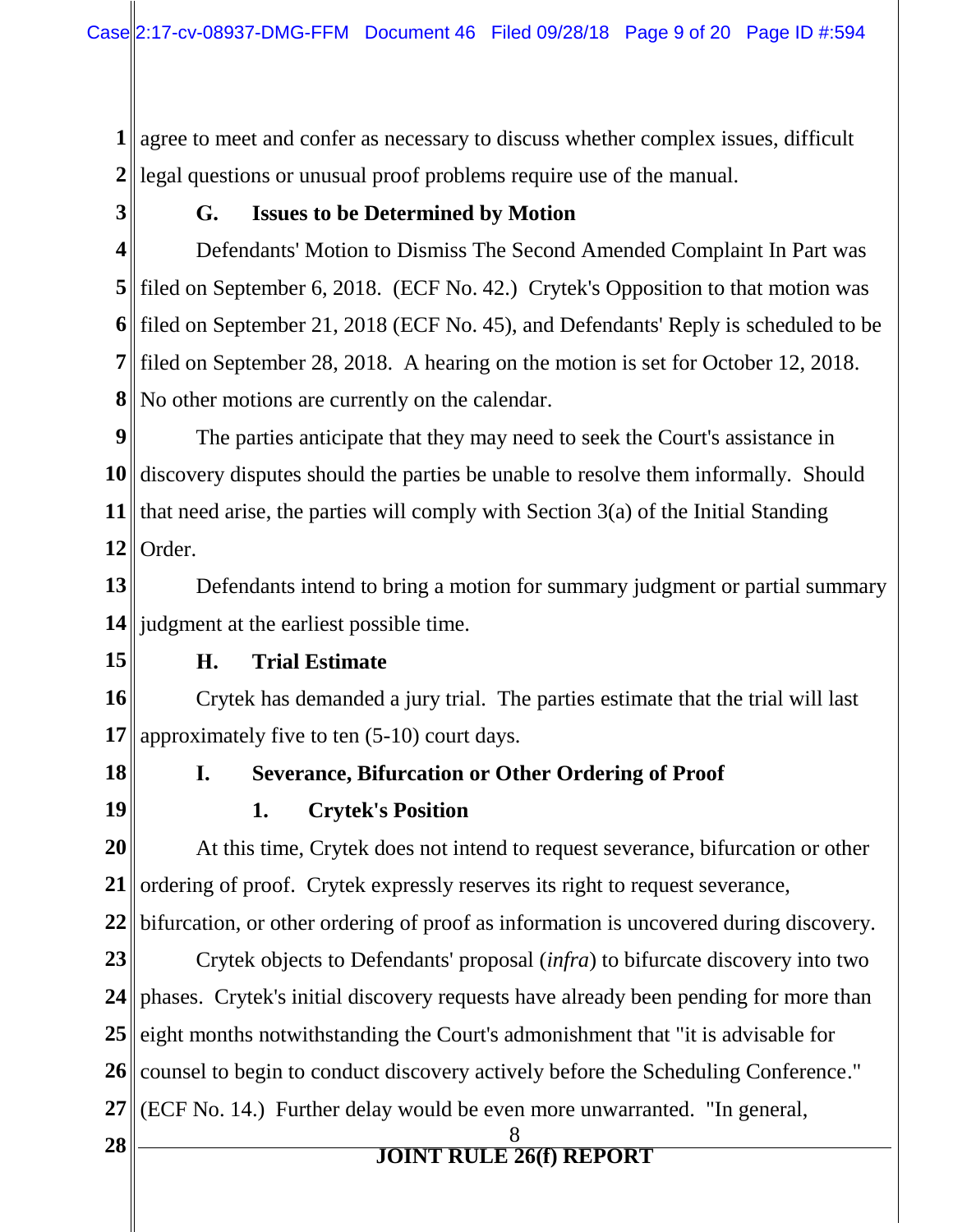**1** bifurcation is the exception, not the norm." *Gravity Defyer Corp. v. Under Armor,* **2** *Inc.*, No. 13-cv-01842, 2013 WL 12138987, at \*2 (C.D. Cal. July 23, 2013). Crytek's **3** damages are an essential element of its claims and discovery as to that aspect of the **4** case should not be arbitrarily delayed. Further, Defendants cannot "show that **5** bifurcation will result in a significantly more efficient proceeding." *Id.* at \*3. Indeed, **6** bifurcation would likely result in increased costs, including but not limited to **7** multiple depositions of the same individuals concerning liability and then damages **8** and additional rounds of discovery disputes. *Id.*; *see also Reed v. AutoNation, Inc.*, **9** No. 16-cv-08916, 2017 WL 6940519, at \*7 (C.D. Cal. Apr. 20, 2017) (emphasizing **10 11** 12 Defendants' concern with "highly sensitive" discovery materials can be addressed 13<sup>|</sup> with an appropriate protective order. that a party seeking to bifurcate discovery must show that bifurcation of discovery will promote judicial economy and will not unfairly prejudice any party).

**14**

#### **2. Defendants' Position**

**15** 16 discovery as it relates to Crytek's theories of liability against Defendants that remain **17** 18 discovery as it relates to Crytek's claim for damages. As is apparent from the list of **19** topics above that Crytek believes to be discoverable, including "revenue, profits, and 20 crowdfunding obtained by Defendants," as well as the discovery requests already **21** propounded by Crytek, Crytek intends to conduct intrusive discovery regarding **22** Defendants' fundraising and other financial matters that bear no relevance to any **23** 24 believe it would be prudent and further the interests of efficiency and justice for the **25** 26 highly-sensitive financial information related to Defendants' business that relates **27** Defendants request that the Court bifurcate discovery into two phases: *first*, after the Court decides Defendants' Motion to Dismiss the SAC, and *second*, claim or defense and relate solely, if at all, to damages. Accordingly, Defendants Court to limit any discovery to the issues of liability before allowing Crytek to seek solely, if at all, to the issue of damages.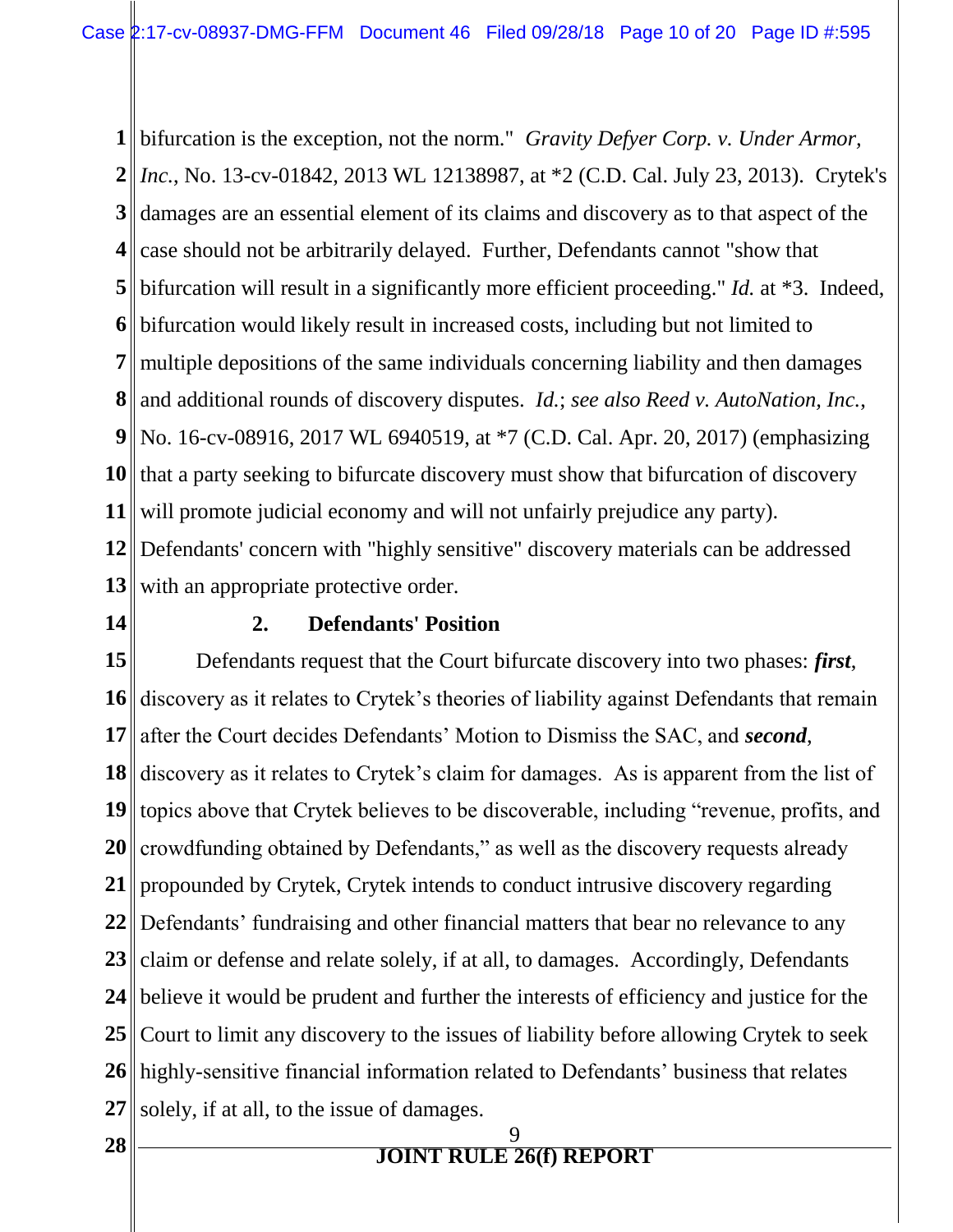**1** 2<sup>||</sup> "[f]or convenience or to avoid prejudice, or to expedite and economize." Fed. R. Civ. **3** P. 42(b). Under appropriate circumstances, courts in this district have bifurcated **4** discovery regarding liability and damages into separate phases. *Moreno v*. **5** *NBCUniversal Media, LLC*, No. 13 Civ. 1038 (BRO), 2013 WL 12123988, at \*3 **6** (C.D. Cal. Sept. 30, 2013) (granting motion to bifurcate discovery into liability and **7 8** bifurcate these proceedings as part of the Scheduling Order, Defendants request the **9** Federal Rule 42(b) gives the Court broad discretion to bifurcate proceedings damages phases in copyright infringement action). If the Court is not inclined to opportunity to brief the issue.

**10 11** Defendants expressly reserve their right to request severance, additional bifurcation, or other ordering of proof as information is uncovered during discovery.

**12**

**13**

#### **J. Expert Witnesses**

#### **1. Crytek's Position**

**14 15 16 17** Crytek may offer expert testimony related to the technical subject matter of this case (including source code), copying of copyrighted works, and damages. The timing of these disclosures is set forth in the proposed schedule attached as Exhibit A.

**18**

#### **2. Defendants' Position**

**19 20** testimony related to: (1) any source code at issue in the case; and (2) damages. Based on the current state of the pleadings, Defendants may offer expert

**21**

#### **K. Electronic Service**

**22 23** in Rule 5(b)(2)(E). Service by electronic means shall be considered the same as hand **24 25** 26 notice. The parties agree to refer to the parties and/or case name in the subject line 27 for documents served by electronic means. The parties agree that service by electronic means shall be allowed as set forth delivery for purposes of calculating the time to respond, provided service is made using the email(s) listed below, which may be supplemented or changed by written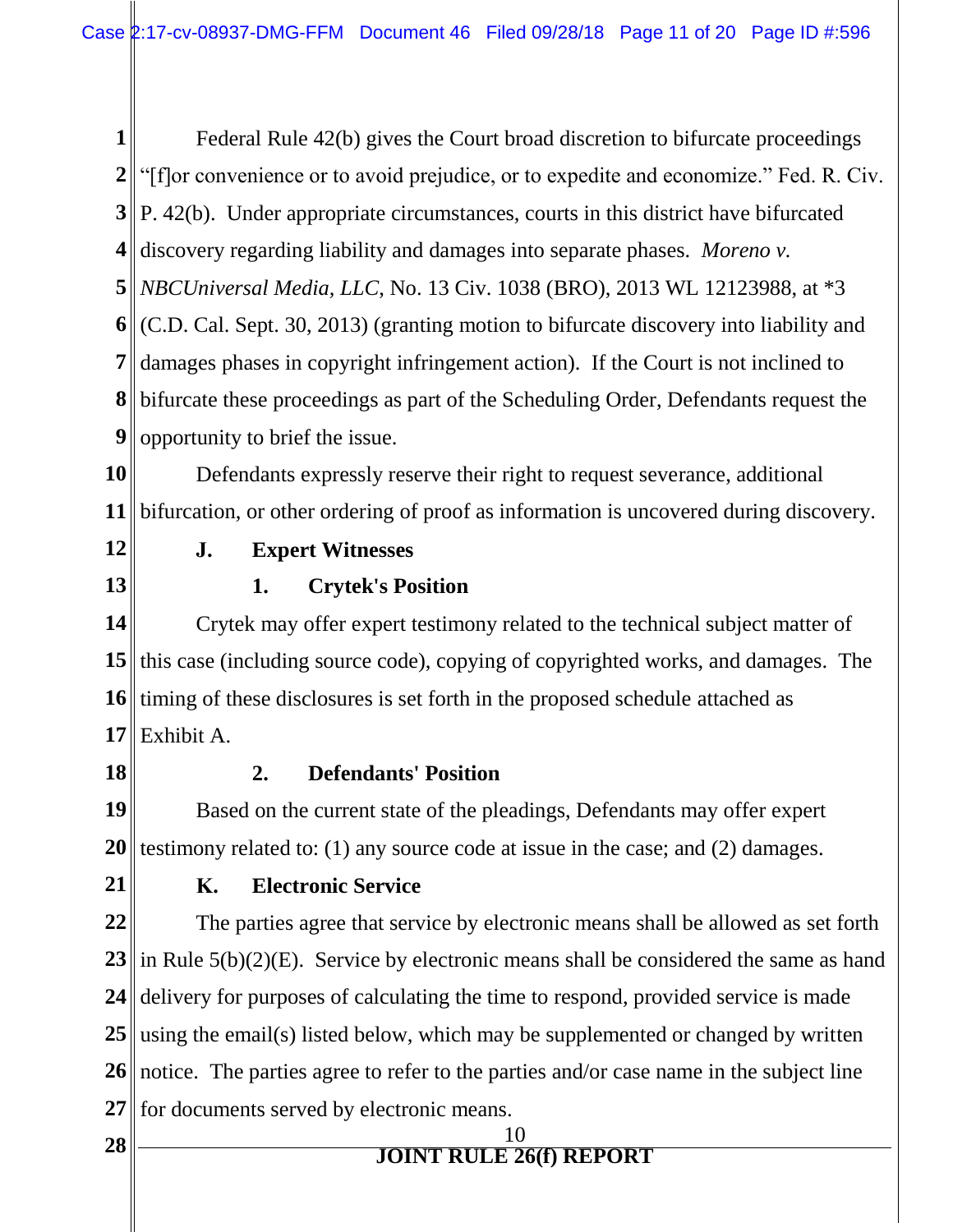**1 2** Defendants shall be made to jtaylor@fkks.com, jgoldman@fkks.com, Service on Crytek shall be made to dlpcrytkip@skadden.com. Service on

**3** aiskandar@fkks.com, mswiech@fkks.com, and docket@fkks.com.

**4 5** p.m. Pacific Time, including discovery-related materials and expert reports. If such **6 7**  The parties agree to serve documents not filed with the Court on or before 6:00 documents are not served on or before 6:00 p.m. Pacific Time, such documents will be deemed to have been served on the next business day.

Dated: September 28, 2018 Respectfully submitted,

**10**

**8**

**9**

**11 12 13 14 15 16 17 18 19 20 21 22 23 24 25 26 27 <sup>28</sup>**<sup>11</sup> **JOINT RULE 26(f) REPORT**  */s/ Jeremy S. Goldman*  JOSEPH R. TAYLOR (SBN 129933) *jtaylor@fkks.com* JEREMY S. GOLDMAN (SBN 306943) *jgoldman@fkks.com* MARK R. SWIECH (SBN 311601) *mswiech@fkks.com* FRANKFÜRT KURNIT KLEIN & SELZ, P.C. 2029 Century Park East, Suite 1060 Los Angeles, California 90067 Telephone: (310) 579-9600 Facsimile: (347) 438-2156 *Attorneys for Defendants Cloud Imperium Games Corp. and Roberts Space Industries Corp.*

 */s/ James Y. Pak*  JAMES Y. PAK (SBN 304563) *james.pak@skadden.com* SKADDEN, ARPS, SLATE, MEAGHER & FLOM LLP 525 University Avenue, Suite 1400 Palo Alto, CA 94301 (650) 470-4500 (650) 798-4570

KEVIN J. MINNICK (SBN 269620) *kevin.minnick@skadden.com* SKADDEN, ARPS, SLATE, MEAGHER & FLOM LLP 300 South Grand Avenue, Suite 3400 Los Angeles, CA 90071 Telephone: (213) 687-5000 Facsimile: (213) 687-5600

P. ANTHONY SAMMI (admitted *pro hac vice*) *anthony.sammi@skadden.com* KURT WM. HEMR (admitted *pro hac vice*) *kurt.hemr@skadden.com* SKADDEN, ARPS, SLATE, MEAGHER & FLOM LLP Four Times Square New York, New York 10036 Telephone: (212) 735-3000 Facsimile: (212) 735-2000

*Attorneys for Plaintiff Crytek GmbH*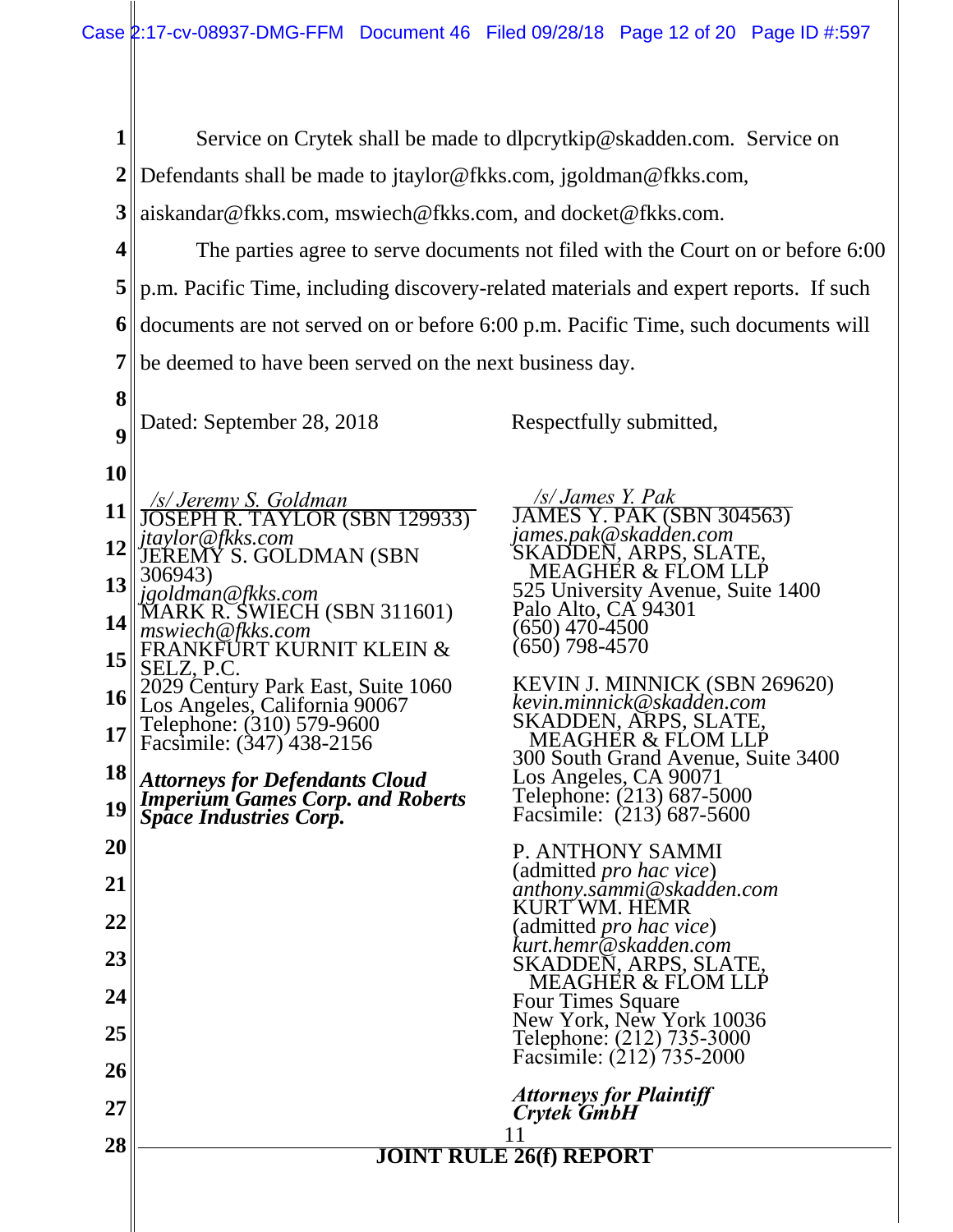| $\mathbf 1$             | <b>ATTESTATION</b>                                                                      |  |  |
|-------------------------|-----------------------------------------------------------------------------------------|--|--|
| $\boldsymbol{2}$        | I, James Y. Pak, attest that the signatories listed above, and on whose behalf          |  |  |
| 3                       | the filing is submitted, concur in the filing's content and have authorized the filing. |  |  |
| $\overline{\mathbf{4}}$ |                                                                                         |  |  |
| 5                       | By: /s/ James Y. Pak<br>James Y. Pak                                                    |  |  |
| 6                       |                                                                                         |  |  |
| $\overline{7}$          |                                                                                         |  |  |
| 8                       |                                                                                         |  |  |
| 9                       |                                                                                         |  |  |
| 10                      |                                                                                         |  |  |
| 11                      |                                                                                         |  |  |
| 12                      |                                                                                         |  |  |
| 13                      |                                                                                         |  |  |
| 14                      |                                                                                         |  |  |
| 15                      |                                                                                         |  |  |
| 16                      |                                                                                         |  |  |
| 17                      |                                                                                         |  |  |
| 18                      |                                                                                         |  |  |
| 19                      |                                                                                         |  |  |
| 20                      |                                                                                         |  |  |
| 21                      |                                                                                         |  |  |
| 22<br>23                |                                                                                         |  |  |
| 24                      |                                                                                         |  |  |
| 25                      |                                                                                         |  |  |
| 26                      |                                                                                         |  |  |
| 27                      |                                                                                         |  |  |
| 28                      | $\frac{12}{\textbf{JOINT RULE 26(f) REPORT}}$                                           |  |  |
|                         |                                                                                         |  |  |
|                         |                                                                                         |  |  |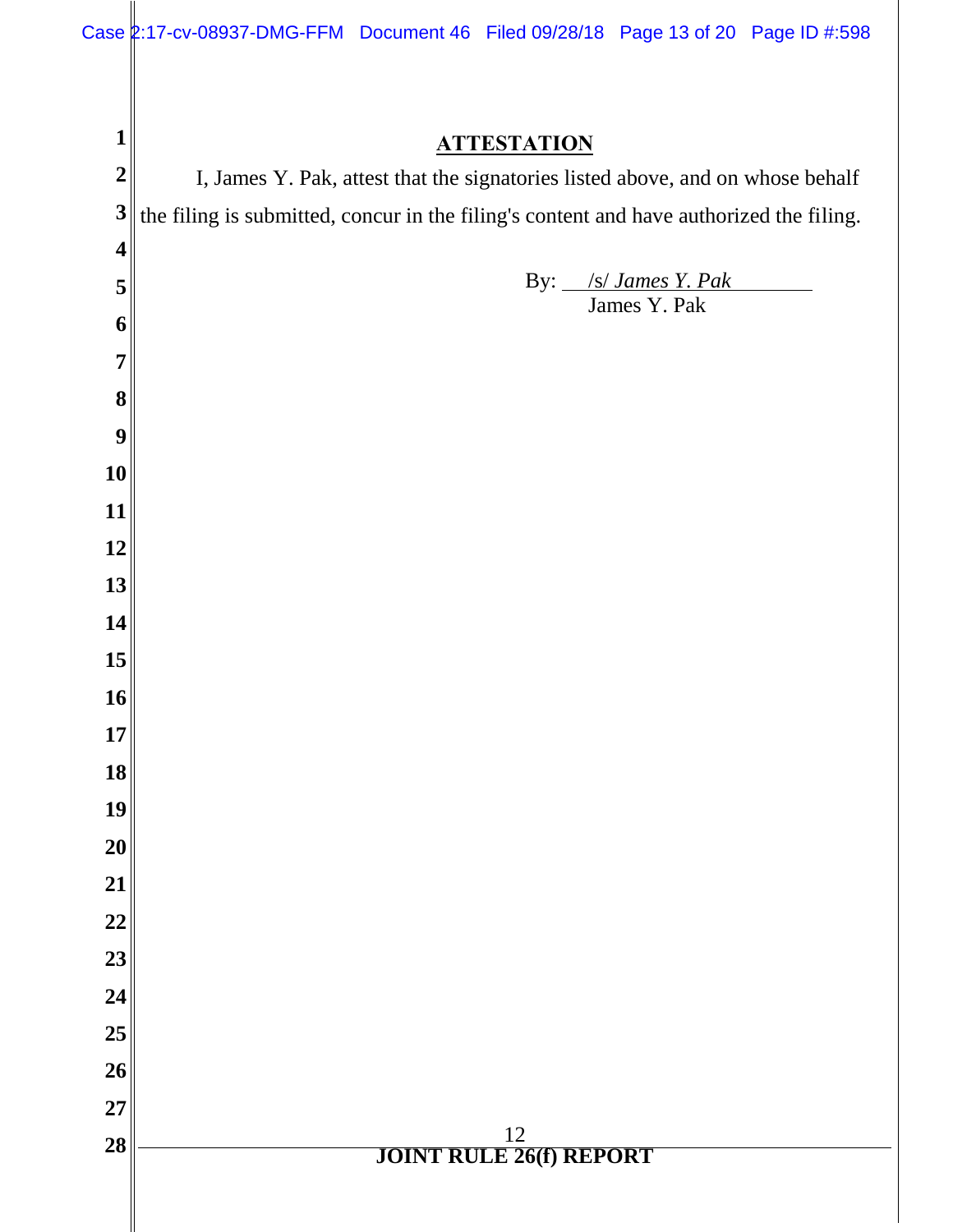| $\mathbf{1}$    | <b>Exhibit A</b>                                                                               |                                      |                            |                                 |  |
|-----------------|------------------------------------------------------------------------------------------------|--------------------------------------|----------------------------|---------------------------------|--|
| $\overline{2}$  | Judge Dolly M. Gee                                                                             |                                      |                            |                                 |  |
| 3               | <b>SCHEDULE OF PRETRIAL &amp; TRIAL DATES WORKSHEET</b>                                        |                                      |                            |                                 |  |
| $\vert 4 \vert$ | Case No.<br>Case Name:                                                                         |                                      |                            |                                 |  |
| 5               | 2:17-cv-08937-DMG-FFM<br>Crytek GmbH v. Cloud Imperium Games Corp. et al.                      |                                      |                            |                                 |  |
| 6               | <b>MATTER</b>                                                                                  |                                      |                            | <b>TIME</b>                     |  |
| 7               |                                                                                                | <b>JOINT REQUESTED<br/>DATE</b>      |                            |                                 |  |
| 8               | <b>TRIAL</b><br>Court $\boxtimes$ Jury<br>March 24, 2020                                       |                                      | 8:30 a.m.                  |                                 |  |
|                 | Duration Estimate: 5-10 days<br>(Tuesday)                                                      |                                      |                            |                                 |  |
| 9               | <b>FINAL PRETRIAL CONFERENCE</b><br>('FPTC")                                                   | February 25, 2020<br>(Tuesday)       |                            | $2:00$ p.m.                     |  |
| <b>10</b>       | 4 wks before trial                                                                             |                                      |                            |                                 |  |
| 11              | <b>MATTER</b>                                                                                  | <b>TIME</b>                          |                            | <b>JOINT</b>                    |  |
| 12              |                                                                                                | <b>COMPUTATION</b>                   |                            | <b>REQUESTED</b><br><b>DATE</b> |  |
| 13              | 90 days after                                                                                  |                                      | <b>January 10, 2019</b>    |                                 |  |
| 14              | Amended Pleadings and Addition of<br>Parties Cut-Off (includes hearing of<br>motions to amend) | scheduling<br>conference             |                            |                                 |  |
| 15              | Non-Expert Discovery Cut-Off                                                                   | at least 14 wks                      | <b>August 20, 2019</b>     |                                 |  |
| 16              | before FPTC<br>(includes hearing of discovery<br>motions)                                      |                                      |                            |                                 |  |
| 17 <sup>1</sup> | Motion Cut-Off (filing deadline)                                                               | at least 13 wks<br>before FPTC       | September 17, 2019         |                                 |  |
| 18<br>19        | Initial Expert Disclosure & Report<br>Deadline                                                 | at least 9 wks before<br><b>FPTC</b> | September 24, 2019         |                                 |  |
| 20              | Rebuttal Expert Disclosure & Report<br>Deadline                                                | at least 5 wks before<br><b>FPTC</b> |                            | October 22, 2019                |  |
| 21              | <b>Expert Discovery Cut-Off (includes)</b><br>hearing of discovery motions)                    | at least 3 wks before<br><b>FPTC</b> | December 3, 2019           |                                 |  |
| 22              | <b>Settlement Conference Completion</b><br>Date                                                | at least 4 wks before<br><b>FPTC</b> | December 20, 2019          |                                 |  |
| 23<br>24        | Motions in Limine Filing Deadline                                                              | at least 3 wks before<br><b>FPTC</b> | December 17, 2019          |                                 |  |
| 25              | <b>Opposition to Motion in Limine</b><br><b>Filing Deadline</b>                                | at least 2 wks before<br><b>FPTC</b> | <b>January 7, 2020</b>     |                                 |  |
| 26              | Other Dates: (e.g., class cert motion<br>cut-off, early mediation, etc.)                       |                                      | (no proposed<br>deadlines) |                                 |  |
| 27              |                                                                                                |                                      |                            |                                 |  |
| 28              |                                                                                                | 13<br><b>JOINT RULE 26(f) REPORT</b> |                            |                                 |  |
|                 |                                                                                                |                                      |                            |                                 |  |
|                 |                                                                                                |                                      |                            |                                 |  |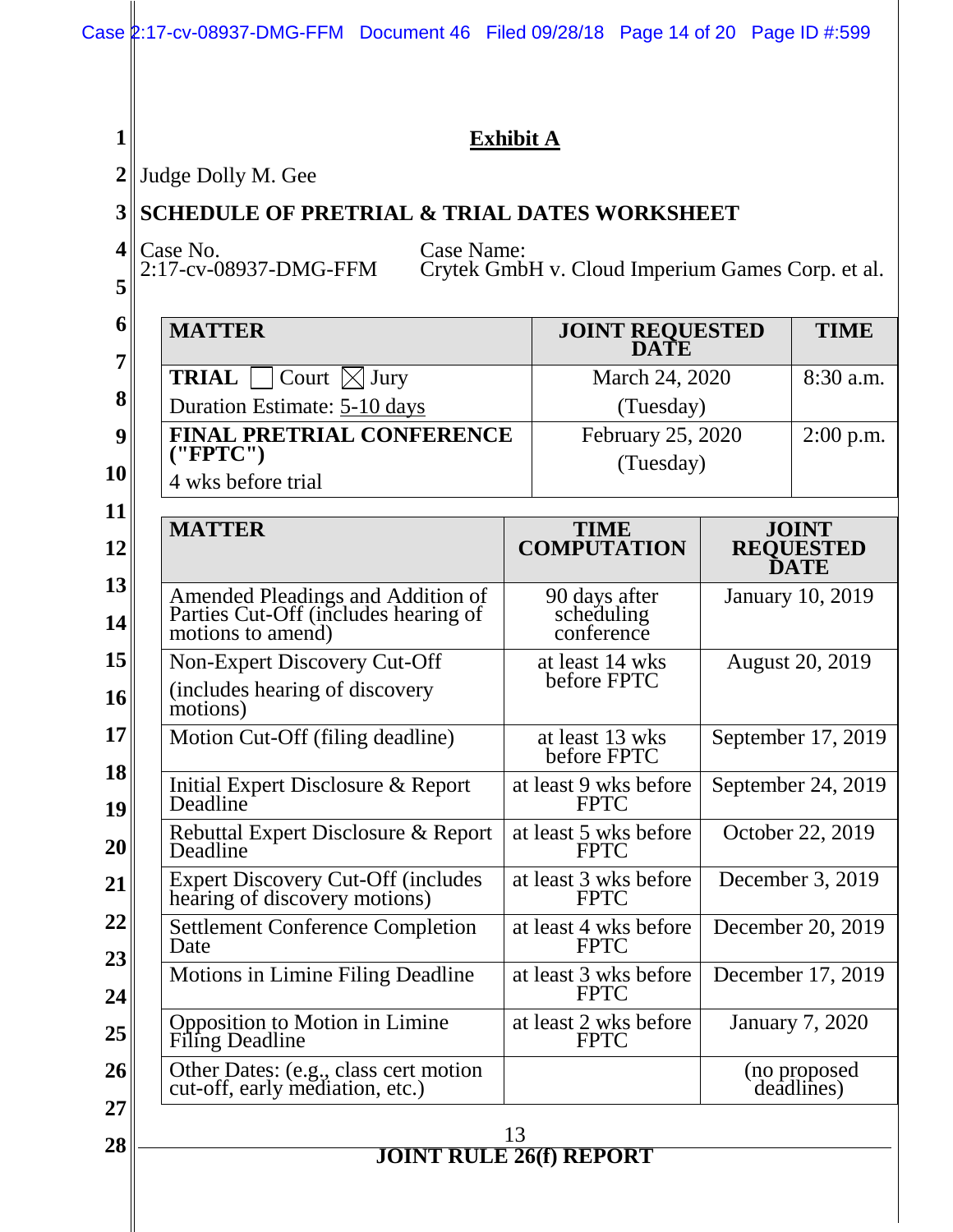**1**

**2**

**Exhibit B**

### **DOCUMENT PRODUCTION FORMAT AGREEMENT**

**3 4 5 6 7 8 9 10 11 De-duplication.** The parties will globally de-duplicate documents by MD5 hash across the universe of collected custodial documents for review and production. The Custodians metadata field will identify all custodians for whom any duplicate copies of a document are not being produced. If custodians are added to the production after the initial de-duplication has occurred, or other changes occur that affect the completeness of the Custodians field, the parties will produce replacement metadata consistent with the new information.

**12 13 14 15 16 17 18 19 20 21 22 23 24 25 26 27 <sup>28</sup>**<sup>14</sup> **JOINT RULE 26(f) REPORT TIFF Images**. Unless otherwise stated in this Stipulation, each document will be produced in Group IV Tagged Image File Format ("TIFF"), regardless of whether such documents are stored in electronic or hard copy form. Each TIFF image file should be one page and should reflect how the source document would appear if printed to hard copy in black-and-white. Native files from which produced TIFF format files are created shall be preserved and remain unchanged. Each TIFF format file of an electronic document will be endorsed by a unique Bates number and any applicable confidentiality legend on the bottom of each image page in such a way so as not to obliterate, conceal, or interfere with any information from the source document.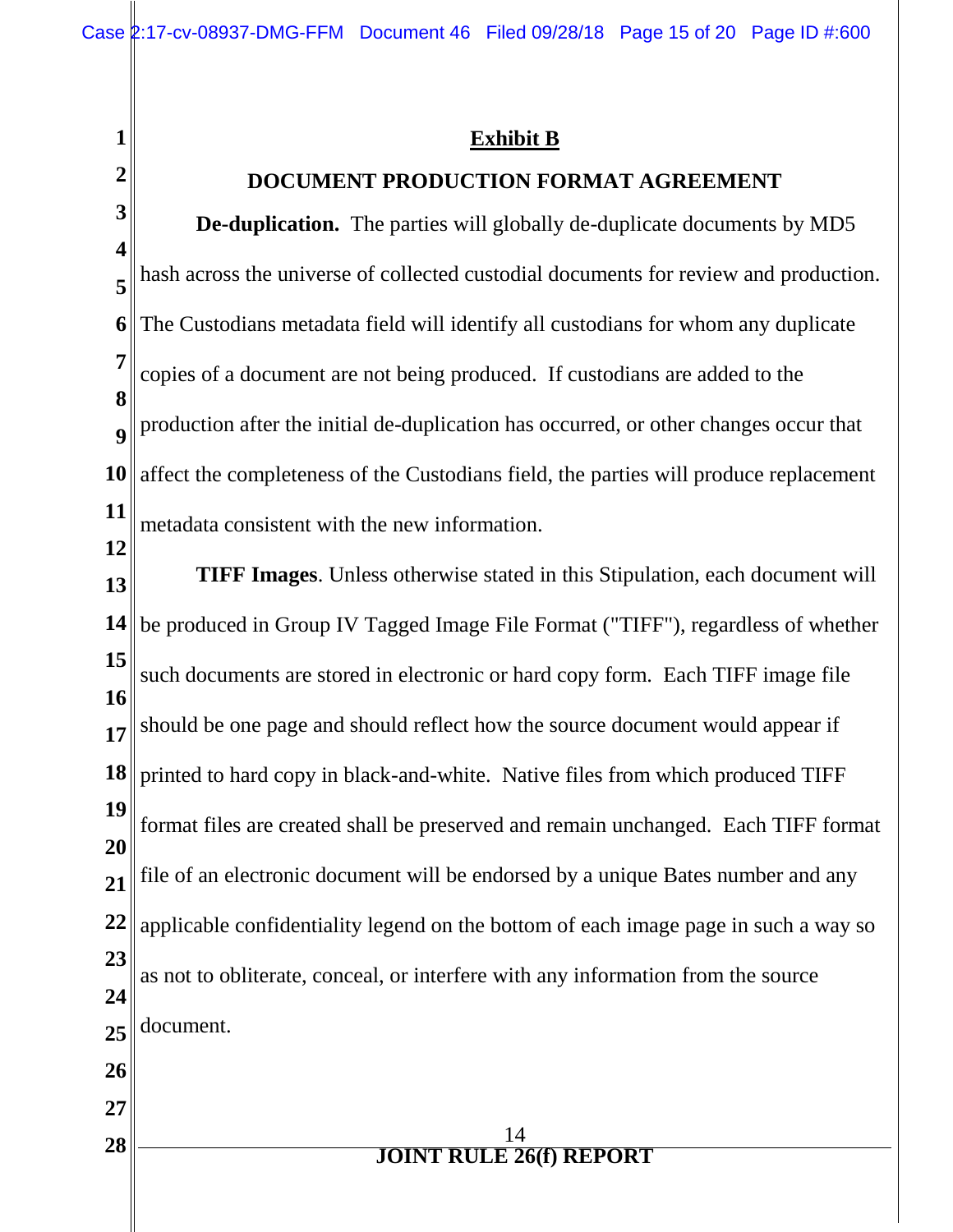**1 2 3 4 Load File(s)**. Document productions shall include Concordance-compatible load file(s) that indicate document breaks of the TIFF images and additional fields as identified below ("Metadata Fields").

**5 6 7 8 File Name**. Each document image file will be named with the unique Bates Number of the page of the document in question followed by the file extension "TIF." File names should not contain spaces or underscore symbols.

**9 10 11 12 Document Unitization**. If a document is more than one page, the unitization of the document and any attachments and/or affixed notes will be maintained as they existed in the original document.

**13 14 15 Searchable Text**.In addition to TIFF images, each production will include text files corresponding to the TIFF image files described above.

**16 17 18 19 20 21 22 23 24 25 26 27 <sup>28</sup>**<sup>15</sup> **JOINT RULE 26(f) REPORT Hard Copy Documents.** Hard copy documents shall be converted to searchable text using Optical Character Recognition ("OCR") technology and searchable ASCII text (or Unicode text if the text is in a language requiring characters outside of the ASCII character set, if requested) files shall be produced. Each file will be named with the unique Bates Number of the first page of the corresponding TIFF document followed by the extension "TXT." A single document-level \*.TXT file shall be produced for each document. Text will not be produced in page-level text files or as a field in the Metadata Load File.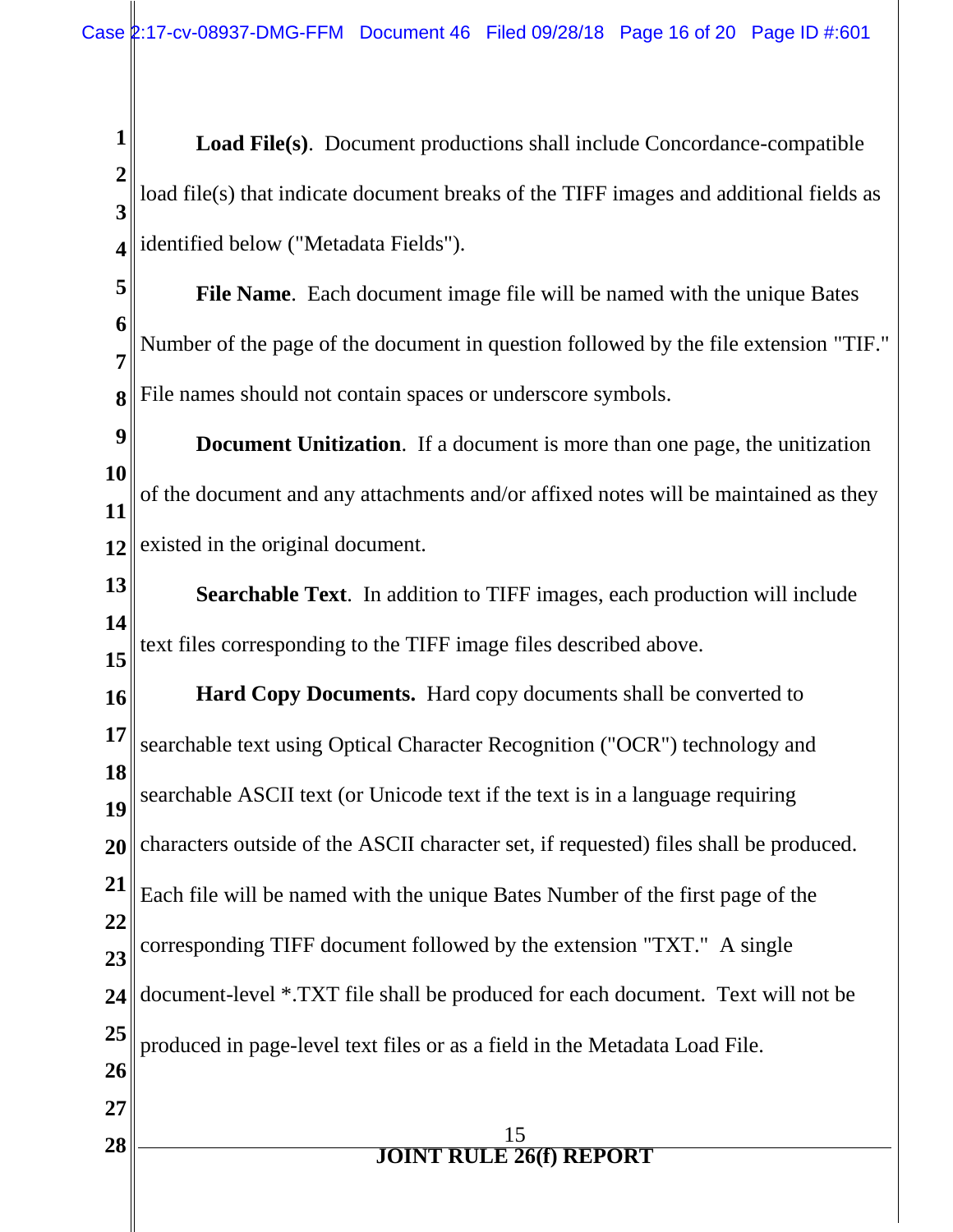**1 2 3 4 5 6 7 8 9 10 11 Electronic Documents**.The full text of each native electronic document shall be extracted ("Extracted Text") and produced in a text file. The Extracted Text will be provided in searchable ASCII text format (or Unicode text format if the text is in a language requiring characters outside of the ASCII character set, if requested) and will be named with the unique Bates Number of the first page of the corresponding TIFF document followed by the extension "TXT." A single document-level \*.TXT file shall be produced for each document. Text will not be produced in page-level text files or as a field in the Metadata Load File.

**12 13 14 15 Redactions.** Searchable text files corresponding to the TIFF image files for redacted Electronic Documents and Hard Copy Documents will include Extracted Text or OCR text only to the extent that it will not disclose redacted information.

**16 17 18 19 20 21 22 23 24 25 26 27 Production Media**. Documents will be produced on encrypted external hard drives or readily accessible computer or electronic media (the "Production Media"). Each piece of Production Media will identify: (1) the producing party's name; (2) the production date; (3) the highest confidentiality designation reflected on the documents contained within the production; and (4) the Bates Number range of the materials contained on the Production Media. For productions with a total volume of 5 GB or less (in a compressed or uncompressed transfer format), production by Secure File Transfer Protocol ("SFTP") is an acceptable alternative to production by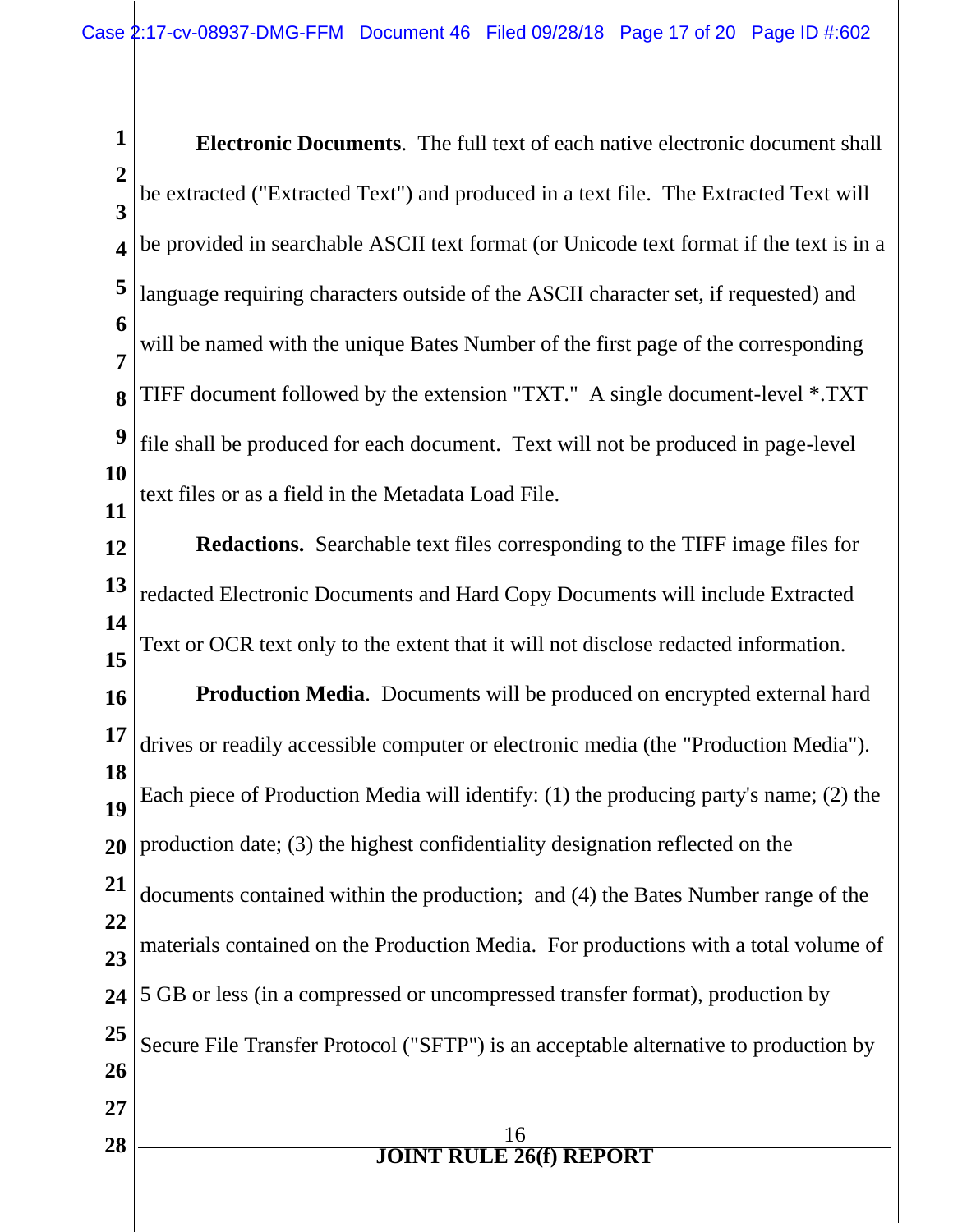**1 2 3** hard media and need not be accompanied by hard media. Data produced through electronic transfer will also be encrypted.

- **4 5 6 7 8 9 10 11 12 13 14 15 16 17 Native Production**. The parties will produce spreadsheet files and presentations (*e.g.*, Excel, PowerPoint), and sound, video, and other files not practical for the TIFF format in native form or in another reasonably usable form. Such native file productions shall include metadata as set forth below and a single-page TIFF image indicating that the associated file was produced in native form. Each produced native file shall be named with a unique Bates Number (*e.g.*, ABC00000001.xls). The confidentiality stamp on the TIFF image file should be considered as being applied to the linked native file. To the extent either party believes that certain documents or groups of documents should be produced in an alternative format, the parties agree to meet and confer in good faith concerning such alternative production arrangements.
- **18**

**19 20 21 22 23 Additional Native Production**. The parties reserve the ability to request other files be produced in native form or in another reasonably usable form upon review of the other party's production. The parties reserve their respective rights to object to any such request.

**24 25 26 27 Text Messages**. The parties intend to meet and confer in good faith at a future date regarding the production of mobile phone text messages on a custodian-bycustodian basis.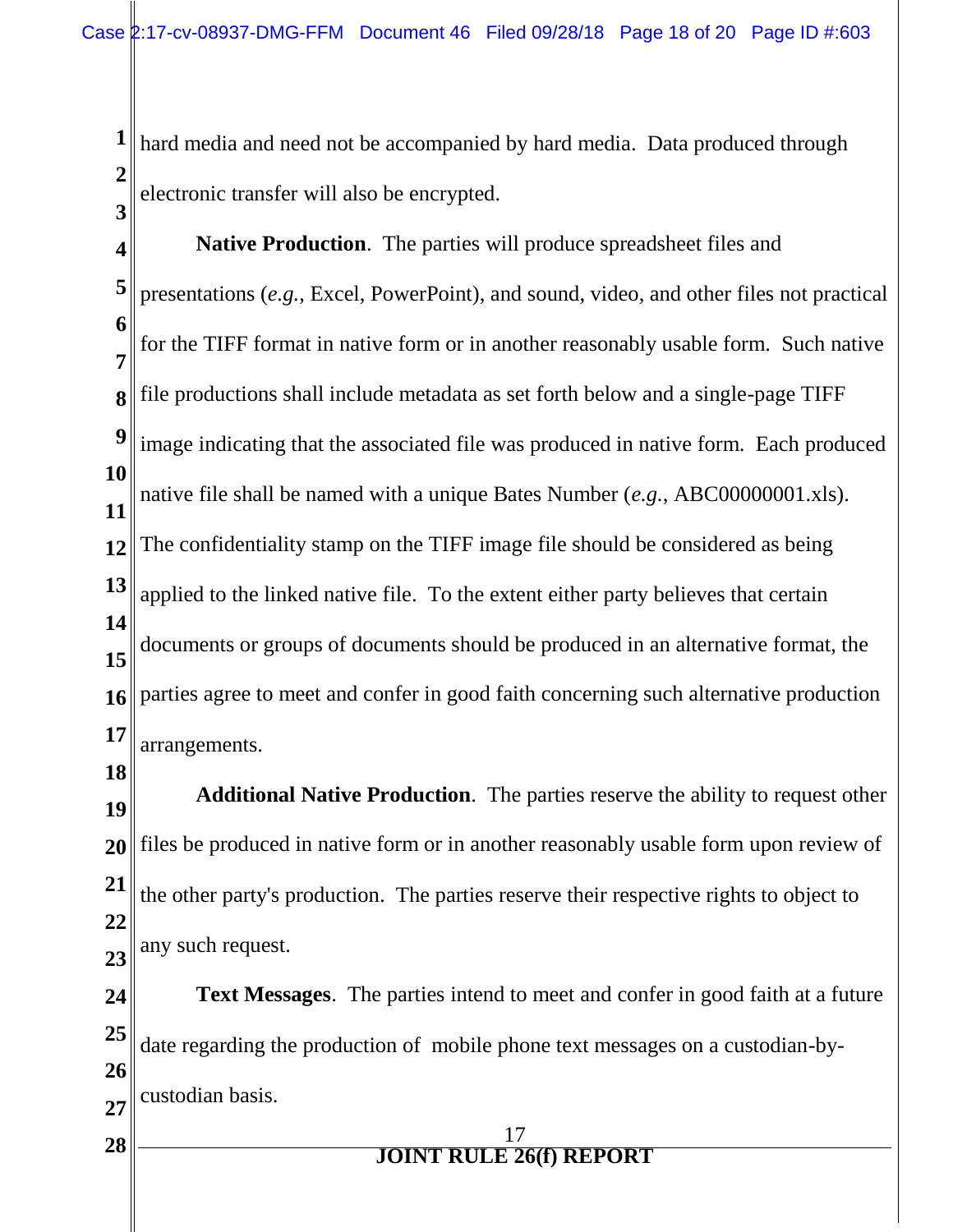**1 2 3 4 5 6 7 8 9 Metadata**. For all Electronic Documents, an ASCII text (or Unicode text if the text is in a language requiring characters outside of the ASCII character set) Load File shall be produced setting forth the data fields listed below ("Metadata Fields"), to the extent such metadata exists. Additive fields such as Custodian must be produced even though not otherwise existing. The parties further agree that other metadata fields may be requested by either party, to be produced on a document-by-document basis.

| 10       | <b>DATA FIELD</b>   | <b>DESCRIPTION</b>                                                                                                                       |
|----------|---------------------|------------------------------------------------------------------------------------------------------------------------------------------|
| 11       | <b>BEGDOC</b>       | Beginning Bates number assigned to each                                                                                                  |
| 12       |                     | document                                                                                                                                 |
| 13       | <b>ENDDOC</b>       | Ending Bates number assigned to each<br>document                                                                                         |
| 14<br>15 | <b>BEGATTACH</b>    | Beginning Bates number assigned to the group<br>of documents to which the parent document and<br>any attachment documents are associated |
| 16<br>17 | <b>ENDATTACH</b>    | Ending Bates number assigned to the group of<br>documents to which the parent document and<br>any attachment documents are associated    |
| 18<br>19 | <b>CUSTODIANS</b>   | The custodian (or multiple custodians for<br>globally de-duped documents) of a document                                                  |
| 20       | <b>RECORDTYPE</b>   | The type of record (e.g., email, email<br>attachment, edoc or calendar item)                                                             |
| 21       | <b>APPLICATION</b>  | Document type as identified by metadata<br>associated with the native document indicating                                                |
| 22       |                     | the application that created the native document                                                                                         |
| 23       |                     | (e.g., Google Docs, Microsoft Word 6.0, Gmail,<br>Outlook Email, etc.)                                                                   |
| 24       | <b>EMAILSUBJECT</b> | The subject line of a produced email                                                                                                     |
| 25       | <b>DOCAUTHOR</b>    | The Author of a document                                                                                                                 |
| 26       | <b>FROM</b>         | The "From" line of a produced email                                                                                                      |
| 27       | <b>TO</b>           | The "To" line of a produced email                                                                                                        |
| 28       | 18                  |                                                                                                                                          |
|          |                     | <b>JOINT RULE 26(f) REPORT</b>                                                                                                           |

∥